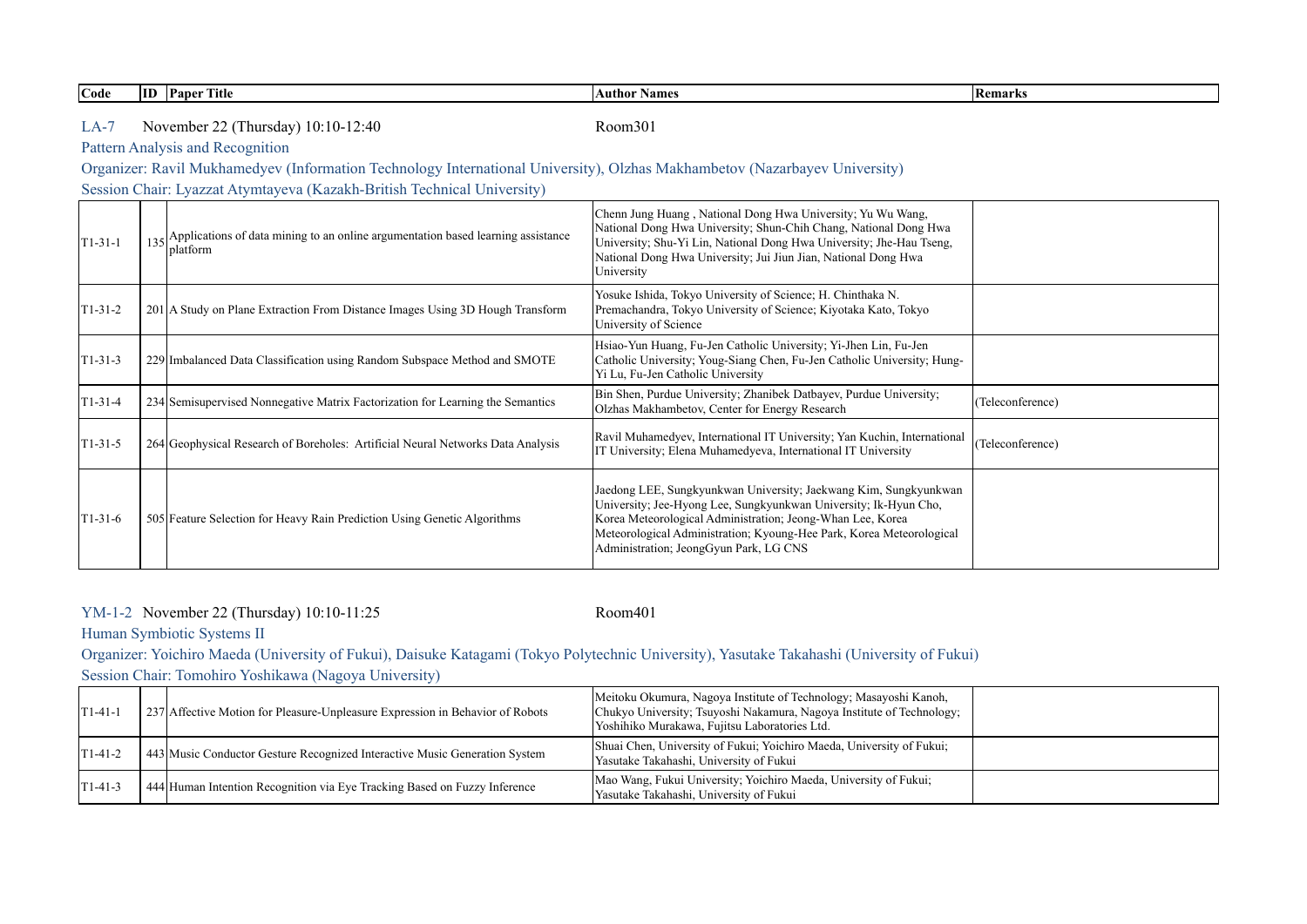## IH-4 Room401 November 22 (Thursday) 11:25-12:40

## Multi Mordal Interface

Organizer: [Chair] Naoki Saiwaki (Konan University), Katsunari Sato (Keio University)

| $[T1-41-4]$ | 168 Vision-based Force Sensor for Touch Panel Devices using Built-in Camera                                         | Katsunari Sato, Keio University; Yoichi Watanabe, Keio University;<br>Yasutoshi Makino, Keio University; Takashi Maeno, Keio University |
|-------------|---------------------------------------------------------------------------------------------------------------------|-----------------------------------------------------------------------------------------------------------------------------------------|
| $[T1-41-5]$ | $_{215}$ EffectON—enriching impressions of motions and physically changing motions via<br>synchronous sound effects | Shimon Akiyama, Keio University; Katsunari Sato, Keio University;<br>Yasutoshi Makino, Keio University; Takashi Maeno, Keio University  |
| $[T1-41-6]$ | 317 Combination Analysis of Motion and Melody in Phrase Animation                                                   | Midori Yamazaki, University of Tsukuba; Kenkichi Ishizuka, University of<br>Tsukuba; Takehisa Onisawa, University of Tsukuba            |

#### G-19-2 Room402 November 22 (Thursday) 10:10-11:25

System Analysis and Optimization II

Organizer: [Chair] Kazutoshi Sakakibara (Ritsumeikan University)

| $[T1-42-1]$ | 404 Mathematical Programming Model Concerning City and Urban Traffic                                                                                | Takuya Matsumoto, Hyogo Prefectural Institute of Technology; Tsutomu<br>Inamoto, Kobe University; Hisashi Tamaki, Kobe University |  |
|-------------|-----------------------------------------------------------------------------------------------------------------------------------------------------|-----------------------------------------------------------------------------------------------------------------------------------|--|
| T1-42-2     | 415 Chaotic Behavior in Complex Shop Scheduling                                                                                                     | Hideo Ikeda, Kobe Steel, Ltd.                                                                                                     |  |
| $T1-42-3$   | 436 Integer Programming Approach for a Class of Staff Scheduling Problems - Schedule Makoto Ohara, Kobe University; Hisashi Tamaki, Kobe University |                                                                                                                                   |  |

#### JS-12 Room402 November 22 (Thursday) 11:25-12:40

## Artificial Life

#### Organizer: [Chair] Reiji Suzuki (Nagoya University)

| $T1-42-4$   | $_{4.4}$ Macro and Micro Environment for Diversity of Behaviour in Artificial Life<br>Simulation                   | Eugene Ch'ng, IBM VISTA, do Collaboration                                                                                                  |  |
|-------------|--------------------------------------------------------------------------------------------------------------------|--------------------------------------------------------------------------------------------------------------------------------------------|--|
| $T1-42-5$   | $\frac{1}{360}$ Emergence of defensive strategies based on predator-prey co-evolution in 3D<br>bhysical simulation | Takashi Ito, Nagoya University; marcin Pilat, Nagoya University; Reiji<br>Suzuki, Nagoya University; Takaya Arita, Nagoya University       |  |
| $[T1-42-6]$ | 482 Blending defined on difference, and an implementation using dynamical approach                                 | Takuma Torii, Japan Advanced Institute of Science and Technology;<br>Takashi Hashimoto, Japan Advanced Institute of Science and Technology |  |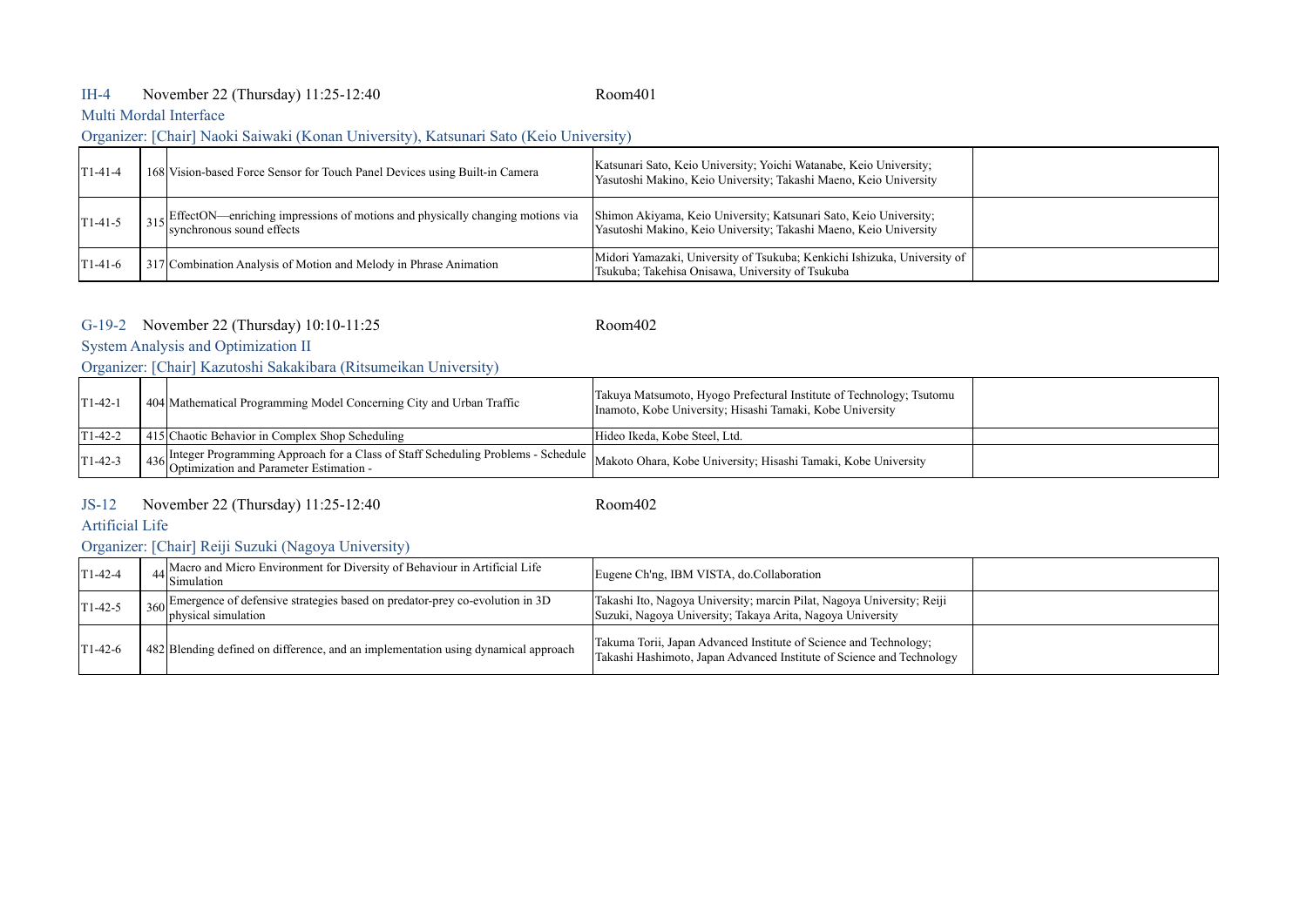## A-2 Room403 November 22 (Thursday) 10:10-12:40

## Control and Automation

## Session Chair: Hugang Han (Prefectural University of Hiroshima)

| $T1-43-1$ | $82$ Development of a GUI-based Mobile Control Console for Digital Conference<br><b>Systems</b>                                                                                                  | Tsung-Hsing Lin, BXB Electronics Co., Ltd., Chiao-Hsuan Chuang, BXB<br>Electronics Co., Ltd.; Tung-Lin Lee, BXB Electronics Co., Ltd.; Liang-Bi<br>Chen, BXB Electronics Co., Ltd.; National Sun Yat-Sen University; Yung-<br>Chang Tseng, BXB Electronics Co., Ltd.; Chih-Lin Hung, BXB Electronics<br>Co., Ltd. | (Teleconference) |
|-----------|--------------------------------------------------------------------------------------------------------------------------------------------------------------------------------------------------|-------------------------------------------------------------------------------------------------------------------------------------------------------------------------------------------------------------------------------------------------------------------------------------------------------------------|------------------|
| $T1-43-2$ | $150$ Fuzzy Sliding-Mode Control for a Class of Nonlinear Systems with Time Delays and Hugang Han, Prefectural University of Hiroshima<br><b>Incertainties</b>                                   |                                                                                                                                                                                                                                                                                                                   |                  |
| $T1-43-3$ | 308 Discrete Sliding Mode Control using Multirate Output Feedback for motion servo<br>system                                                                                                     | Rafidah Ngadengon, Universiti Tun Hussein Onn Malaysia; Rozaimi<br>Ghazali, Universiti Tun Hussein Onn Malaysia                                                                                                                                                                                                   |                  |
| T1-43-4   | 369 Mathematical Modeling And Dynamic Simulation of Intermediate Point Temperature<br>for Ultra-supercritical Once-through Boilerl                                                               | Shihe Chen, Electric Power Research Institute of Guangdong Power Grid<br>Corporation; Xin Li, Wuhan University; Zhenyu Wang, Wuhan University;<br>Yanjun Fang, Wuhan University                                                                                                                                   |                  |
| $T1-43-5$ | 370 Mathematical Modeling And Dynamic Simulation of Intermediate Point Temperature Yanjun Fang, Wuhan University; Zhenyu Wang, Wuhan University<br>for Ultra-supercritical Once-through Boilerll |                                                                                                                                                                                                                                                                                                                   |                  |
| Г1-43-6   | 485 Implementation of Bi-directional Optical EtherCAT with Single Optical Core of<br>WDM for Industrial Automation                                                                               | Youngchul Bae, Chonnam National University; Yongseon Moon, Sunchon<br>National University; Youngpil Lee, REDONE TECHNOLOGY                                                                                                                                                                                        |                  |

#### G-7 Room404 November 22 (Thursday) 10:10-12:40

## Complex Adaptive System

## Organizer: [Chair] Saori Iwanaga (Japan Coast Guard Academy)

| $[T1-44-1]$ |     | 25 Contagion and Diversity of Preference                                                                                                                                                          | Saori Iwanaga, Japan Coast Guard Academy; Akira Namatame, National<br>Defense Academy                                                                                                                                                                                                                                                            |  |
|-------------|-----|---------------------------------------------------------------------------------------------------------------------------------------------------------------------------------------------------|--------------------------------------------------------------------------------------------------------------------------------------------------------------------------------------------------------------------------------------------------------------------------------------------------------------------------------------------------|--|
| $T1-44-2$   |     | 287 Evaluation of Combat Simulation from Network Perspective                                                                                                                                      | Hiroshi Sato, National Defense Academy; Masao Kubo, National Defense<br>Academy; Akira Namatame, National Defense Academy                                                                                                                                                                                                                        |  |
| $[T1-44-3]$ | 350 | Adaptation of Game AIs using Genetic Algorithm: Keeping Variety and Suitable<br>Strength                                                                                                          | Kokolo Ikeda, Japan Advanced Institute of Science and Technology; Yu<br>Tanaka, Japan Advanced Institute of Science and Technology; Simon<br>Viennot, Japan Advanced Institute of Science and Technology; Ouoc<br>Nguyen, Japan Advanced Institute of Science and Technology; Youhei<br>Ueda, Japan Advanced Institute of Science and Technology |  |
| $[T1-44-4]$ |     | 384 Moves by Taking Account into Other Players in Othello                                                                                                                                         | Hisashi Handa, Kindai University                                                                                                                                                                                                                                                                                                                 |  |
| $[T1-44-5]$ |     | 403 Team Formation Estimation using Cluster Analysis and Triangulation Model                                                                                                                      | Hidehisa Akiyama, Fukuoka University; Tomoharu Nakashima, Osaka<br>Prefecture University; Shigeto Aramaki, Fukuoka University                                                                                                                                                                                                                    |  |
| $T1-44-6$   | 440 | Evaluation of Automatic Summarization Methods by being Compared with Manually Masao Kubo, National Defense Academy; Tatsuro Ishii, National Defense (<br>Summarized Texts on BBS Survey Web Sites | Academy ; Hiroshi Sato, National Defense Academy                                                                                                                                                                                                                                                                                                 |  |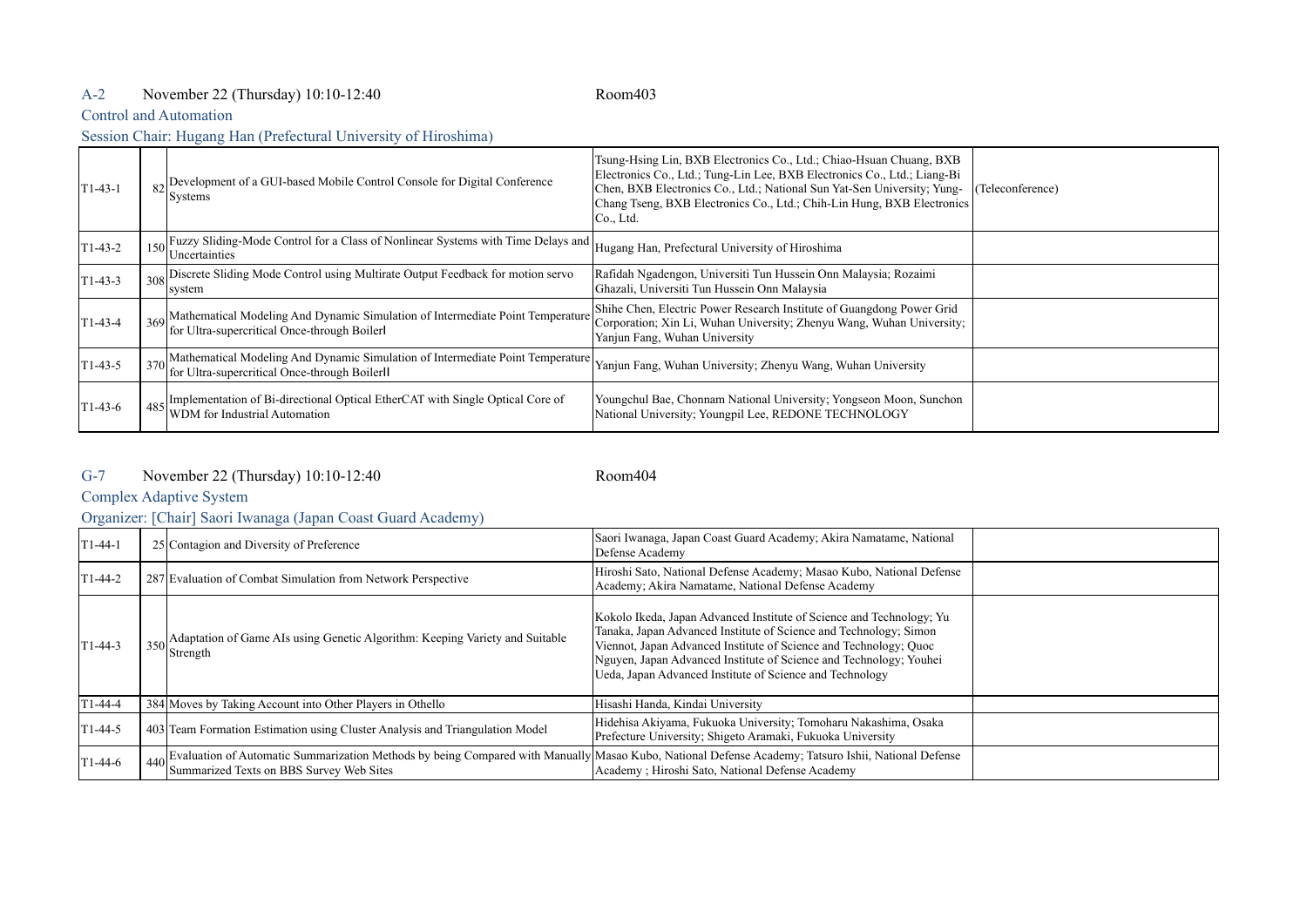## HS-1-2 Room405 November 22 (Thursday) 10:10-12:40

Data Analysis and Decision Making with Stochasitc and Soft Computing Techniques II

Organizer: [Chair] Hideki Katagiri (Hiroshima University), Takashi Hasuike (Osaka University)

| $[T1-45-1]$ | Interactive Decision Making for Fuzzy Random Multiobjective Linear Programming Hitoshi Yano, Nagoya City University<br>Problems with Variance-Covariance Matrices Through Probability Maximization |                                                                                                                                  |  |
|-------------|----------------------------------------------------------------------------------------------------------------------------------------------------------------------------------------------------|----------------------------------------------------------------------------------------------------------------------------------|--|
| $T1-45-2$   | Analysis of Backscatter from Chipless Metal Patch RFID Using Soft Computing<br>Techniques                                                                                                          | Kyohei Chiba, Iwate Prefectural University; Goutam Chakraborty, Iwate<br>Prefecture University; Somnath Mukherjee, RB Technology |  |
| $[T1-45-3]$ | 153 Using Genetic Algorithm Improve the Consistency of Fuzzy Analytic Hierarchy<br>Process                                                                                                         | Wang Chien-Hua, Yuan Ze University, Pang Chin-Tzong, Yuan Ze<br>University; Liu Sheng-Hsing, Yuan Ze University                  |  |
| $[T1-45-4]$ | 156 Mining Association Rules Uses Fuzzy Weighted FP-Growth                                                                                                                                         | Wang Chien-Hua, Yuan Ze University; Liu Sheng-Hsing, Yuan Ze<br>University; Pang Chin-Tzong, Yuan Ze University                  |  |
| $[T1-45-5]$ | 248 Construction of Response Surface Model for Diesel Engine Using Stepwise Method                                                                                                                 | Bambang Wahono, Waseda University; Harutoshi Ogai, Waseda University                                                             |  |
| $T1-45-6$   | 332 Robust Random Fuzzy Portfolio Selection Model with Arbitrage Pricing Theory<br>Using TS Fuzzy Reasoning Method                                                                                 | Takashi Hasuike, Osaka University; Hideki Katagiri, Hiroshima University;<br>Hiroshi Tsuda, Doshisha University                  |  |

## SK-1 Room406 November 22 (Thursday) 10:10-11:50

## Biosignal Processing for Psychosomatic Research

Organizer: [Chair] Suguru N. Kudoh (Kwansei Gakuin University), Kohzoh Yoshino (National Institute of Advanced Industrial Science and Technology (AIST))

| $T1-46-1$ | $32$ Hippocampal Response to Emotional Stimuli to Evaluate Personality Stability in $fMRI$                                   | Yuko Mizuno-Matsumoto, University of Hyogo; Takuto Hayashi, Aino<br>University; Eika Okamoto, University of Hyogo; Daisuke Miwa, University<br>of Hyogo; Tetsuya Asakawa, University of Hyogo; Makoto Kato, National<br>Institute of Information and Communications Technology; Tsutomu Murata,<br>National Institute of Information and Communications Technology |  |
|-----------|------------------------------------------------------------------------------------------------------------------------------|--------------------------------------------------------------------------------------------------------------------------------------------------------------------------------------------------------------------------------------------------------------------------------------------------------------------------------------------------------------------|--|
| $T1-46-2$ | $87$ An analysis of neural activations measured with the near infrared spectroscopy<br>during working memory tasks           | Yutaro Ogawa, The University of Tokyo; Kiyoshi Kotani, The University of<br>Tokyo; Yasuhiko Jimbo, The University of Tokyo                                                                                                                                                                                                                                         |  |
| $T1-46-3$ | $\left[ \frac{1}{408} \right]$ Personal optimization method to estimate mood using heart rate variability in daily<br>'llife | Kohzoh Yoshino, National Institute of Advanced Industrial Science and<br>Technology; Katsunori Matsuoka, National Institute of Advanced Industrial<br>Science and Technology                                                                                                                                                                                       |  |
| $T1-46-4$ | 527 Behavioral organization of locomotor activity and its modeling                                                           | Toru Nakamura, The University of Tokyo; Yoshiharu Yamamoto, The<br>University of Tokyo                                                                                                                                                                                                                                                                             |  |

#### A-3 Room504 November 22 (Thursday) 10:10-12:40

Soft Computing: Theory and Systems

Session Chair: Yusuke Nojima (Osaka Prefecture University)

| Gabriele Oliva, University Campus BioMEdico; Roberto Setola,<br>$\text{T}1-54$<br>38 Consensus of Agents with Fuzzy State<br>University Campus Bio-Medico; Stefano Panzieri, University Roma Tre |  |
|--------------------------------------------------------------------------------------------------------------------------------------------------------------------------------------------------|--|
|--------------------------------------------------------------------------------------------------------------------------------------------------------------------------------------------------|--|